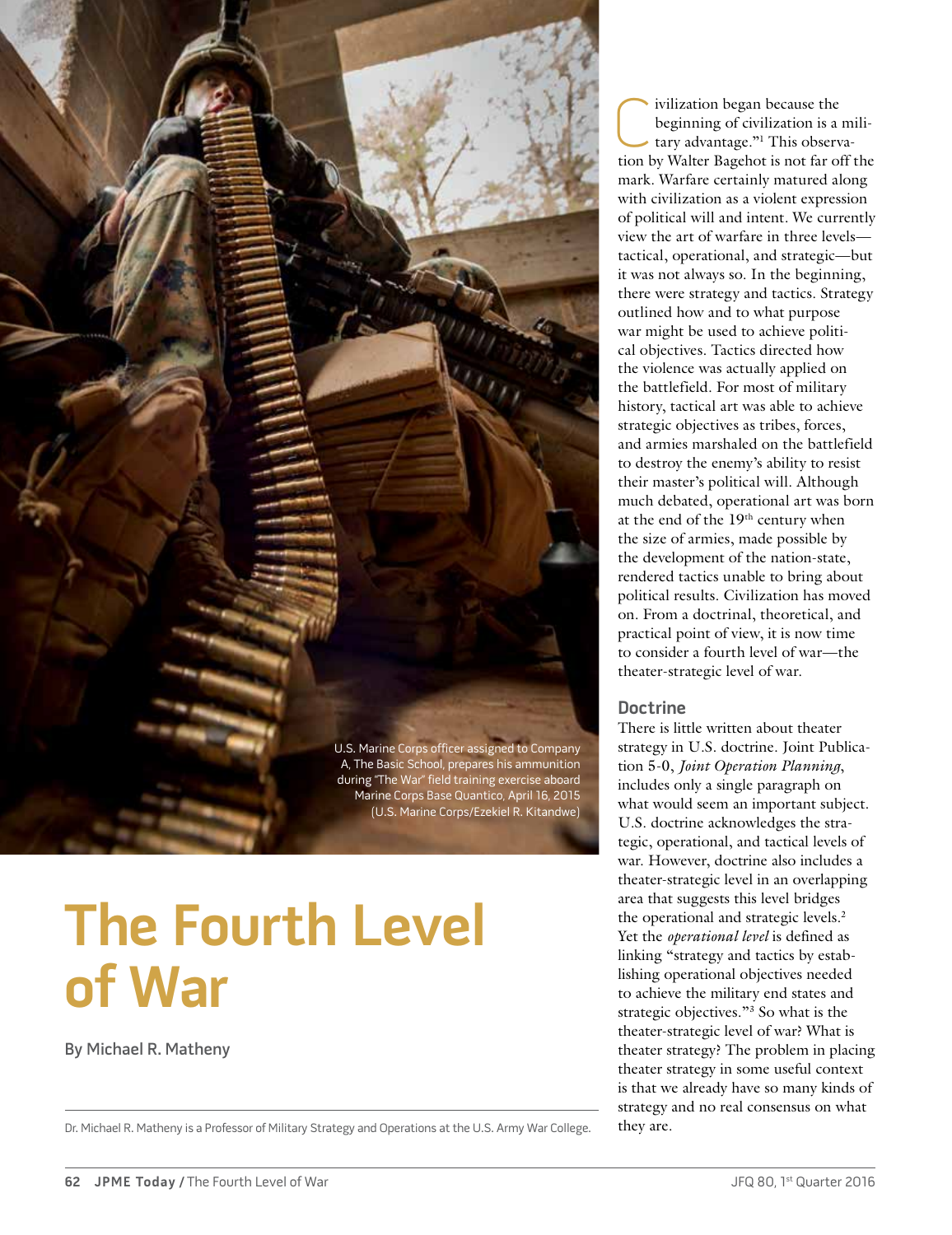On the menu of strategies, we can find grand, national, national security, national military, just plain military, and theater strategies. All of these are harnessed to serve policy, but each varies in its objectives and means. There is a wide range of definitions of strategy, most of which illustrate an attribute rather than its essential nature. They range from the general: Art Lykke's famous "strategy equals ends plus ways plus means"; to Lawrence Freedman's more poetic "a story told in the future tense"; to Colin Gray's more specific "the use or threat of military power for political purposes."4 The Department of Defense (DOD) asserts that *strategy* is "a prudent idea or set of ideas for employing the instruments of national power in a synchronized and integrated fashion to achieve theater, national, and multinational objectives."5 This suggests that strategy involves the whole weight of the U.S. Government in the pursuit of national policy. Does theater strategy likewise involve all elements of national power?

In the pursuit of U.S. national policy, DOD has divided the world into six geographic combatant commands. Combatant commanders oversee these areas of responsibility and develop theater strategies. By doctrine, a *theater strategy* is "an overarching construct outlining a combatant commander's vision for integrating and synchronizing military activities and operations with the other elements of national power to achieve national strategic objectives."6 Combatant commanders can only seek to synchronize and integrate, not to direct other elements of national power in the pursuit of unity of effort. Theater commanders conduct business in the complex environment of national, international, coalition, and alliance policy. The theater is where policy meets the joint force. How is this done and to what purpose?

Combatant commanders work for the Secretary of Defense and President through the Chairman of the Joint Chiefs of Staff. Charged with geographic responsibilities, they employ "theater strategy to align and focus efforts and resources to mitigate and prepare for conflict and contingencies in their AOR [area of responsibility] to support and advance U.S. interests."7 A theater campaign plan details the strategy and usually employs security cooperation, building partner capacity, and force posture, among other activities, to achieve the commander's vision, advance U.S. interests, and prepare for possible contingencies. This is eminently reasonable and desirable and is arguably effective, but it largely addresses steady-state or peacetime requirements. There is no doctrine based on theory or practice for developing or executing theater strategy in war. Specific contingency plans, whether directed by DOD or selfgenerated by combatant commanders, address specific threats, generally with operational campaign planning. Where does theater strategy fit in wartime, particularly with multiple theaters of operations? Does the scale of effort—the intermediate theater objectives as opposed to theater of operations objectives—justify a fourth level of war?

# **Theory**

The assertion that it is time to consider another level of war directly relates to how these levels are linked and why they now need to be expanded. The oft-quoted Prussian philosopher of war, Carl von Clausewitz, helped to establish the relationship between the levels of war when he noted that "the concepts characteristic of time—war, campaign, and battle—are parallel to those of space—country, theater of operations, and positions."8 Indeed, the relationship between the levels of war includes time, scale, objectives, effect, and, significantly, the influence of policy. All of these factors are interrelated—that is to say, interactive. For example, there is a temporal relationship between the levels of war. Things happen much faster at the tactical level than at the operational or strategic levels. Likewise, the conduct and results of operational campaigns take less time than the full implementation of national strategies. Indeed, strategic results may take years to fully realize or even manifest. Clausewitz pointed out that this is a natural consequence of the scale and objectives—the relationship between battle, campaign,

and war. To better illustrate the temporal relationship, the classic diagram of the levels of war should depict wheels of increasing size. At the tactical level, the wheels and events turn much faster than at the larger operational and strategic levels.

Size matters. War is waged in a geographic context. Each level of war has been historically associated with scale and scope of effort. The tyranny of distance contributes to the temporal relationship between the levels. *Tactics* is the application of technology to the battlefield to defeat the enemy and thereby gain immediate or cumulative military results. Operational art is applied to a spectrum of operations, connecting or synchronizing battles and major operations to achieve strategic effect. This is particularly the case when a single major operation such as *Urgent Fury* in Grenada (1983) or *Just Cause* in Panama (1989) can achieve strategic objectives. Theater strategy in war should seek to synchronize and arrange multiple campaigns in a theater of war or area of responsibility to achieve national strategic objectives. In other words, theater strategy synchronizes multiple theaters of operation.

Levels of war are also distinguished by objectives—how each level contributes to achieving the ultimate policy objectives. In cases where only one theater of operations is engaged in combat operations, there will be almost complete congruence between national, theater, and theater of operations objectives. Theater of operations planning and operations will dominate national attention. Theater of operations objectives and national objectives will be virtually synonymous, and theater strategy will be cast largely in a supporting role. This relationship and the role and function of theater strategy may well change, however, when the theater has multiple theaters of operations conducting military operations.

If, for example, war erupts on the Korean Peninsula, the national, theater of operations, and theater objectives will perfectly align, leading to a victory in Korea. The U.S. Pacific Command (USPACOM) commander will be cast largely in a supporting role while the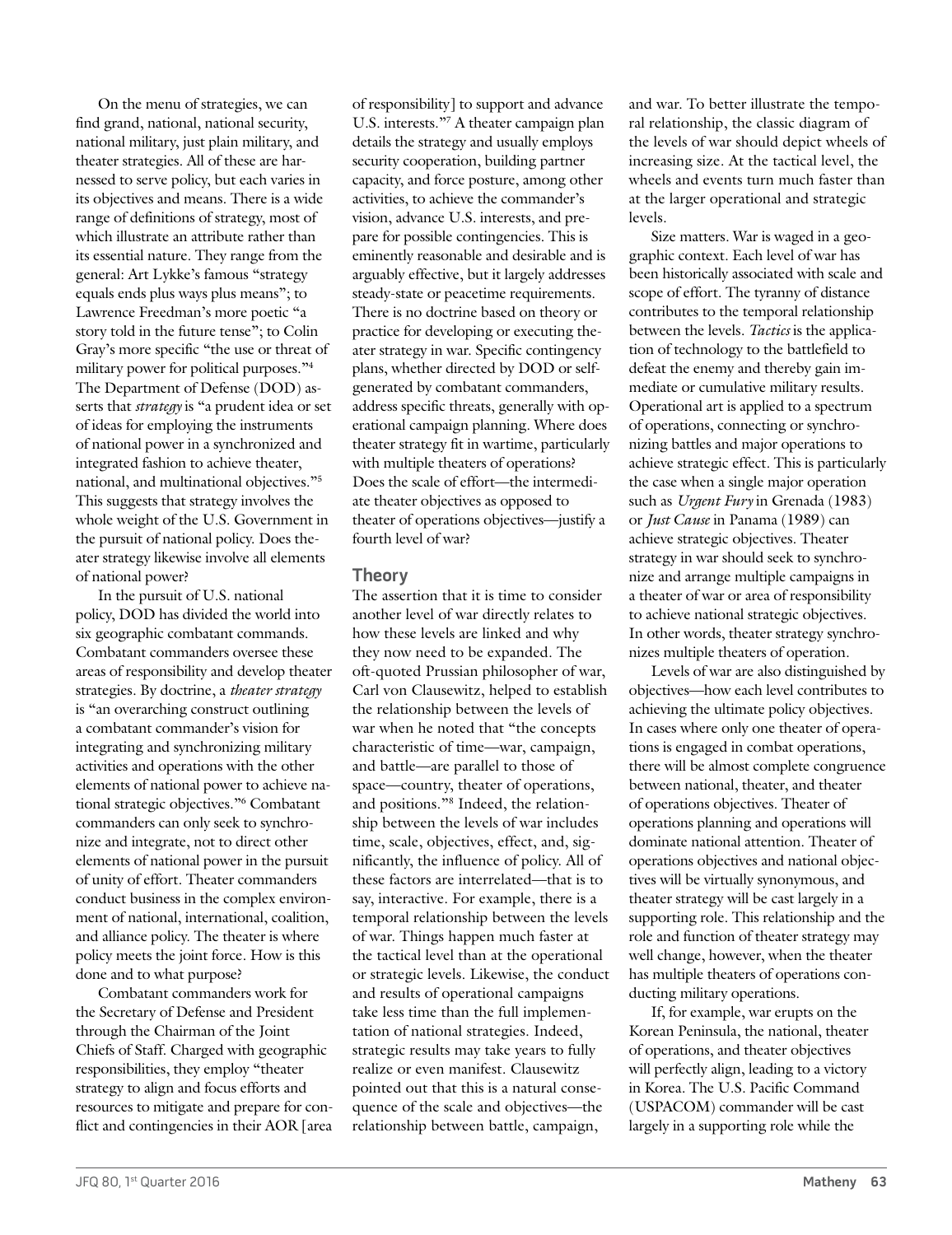Korean theater of operations commander garners national attention and, likely, direct or close supervision by the Secretary of Defense and President. In this case, the USPACOM commander will be cast in a supervisory role, although it will be a largely supporting role. If, however, at the same time a conflict erupts with the Chinese over Taiwan or elsewhere in the region, the theater commander must now actively balance, prioritize, and synchronize major operations or campaigns in the theater to achieve national strategic objectives. In this scenario, theater strategy becomes an essential intermediary level of war due to the scope, scale, and nature of the conflict. Despite this critical theater-strategic role, political scrutiny will inevitably gravitate toward the theater of operations with the most domestic and international political consequences. This is an example of the critical role of policy as a distinguishing feature in the levels of war.

There is an ascending quality to the role of policy in the levels of war that provides both context and constantly exhibits influence. This, of course, is nothing more than reiterating Clausewitz's most famous insight that war is simply a continuation of policy by other means. But the role of policy varies with the level of war. The tactical art largely involves the application of technology to the battlespace, so technology has more influence than does policy at this level. Progressing from operational to strategic, the influence of policy grows, and at the strategic level, it predominates. Again, Clausewitz anticipated this relationship when he asserted that "Policy, of course, will not extend its influence to operational details. Political considerations do not determine the posting of guards or the employment of patrols. But they are more influential in the planning of war, of the campaign, and often even of the battle."9

The extent of policymaker involvement in operational details has often been a sticking point in civil-military relations. Should the President be picking target points or making tactical decisions from Washington, DC? The answer invariably lies with the question of the potential

strategic or political effects of the tactical action. President Lyndon Johnson was famously involved in picking targets in North Vietnam during the Vietnam War.<sup>10</sup> His concern was not tactical effects but the potential of hitting Soviet or Chinese advisors or personnel, which could catastrophically escalate the war. Likewise, President Barack Obama ordered and then watched the tactical raid that took out Osama bin Laden. In both cases, the effects of the action matched to policy objectives determined the relationship between the tactical, operational, and strategic.

Finally, the levels of war are distinguished by their tactical, operational, theater-strategic, and strategic effect. Chance and the unique nature of violence give war a nonlinear character, but the notion of levels of war enables us to visualize and arrange resources to purpose in a fairly linear or conceptual way. The purpose of each level of war is action—to get things done. In a practical reality, this calls for some orderly approach to thinking, planning, and executing military operations. Bounded, directed, and constrained by policy while wrestling with an adaptive animate enemy, planners and commanders seek to stack the odds in their favor. The levels of war are a construct that helps them achieve this. The theater-strategic level is no less a tool than the operational or tactical framework for planning and execution.

What is the relationship of the levels of war in terms of effects? Do we need success at the tactical level to assure success at the operational? Likewise, do we need operational success to achieve theater-strategic or strategic effect? Logic suggests that success at one level makes success at the next level more likely, but it in fact may be insufficient. History is full of cautionary examples where tactical or operational success does not guarantee strategic success. German military history in the  $20<sup>th</sup>$  century is certainly a case in point. The list of U.S. tactical or even operational success in the limited wars since 1945 leading to equally limited strategic effect might also be cited.

All the levels of war function simultaneously. Some may argue that there

is no linear relationship between the levels of war. Indeed, even doctrine recognizes that tactical events may result in immediate strategic effect. This may have increased in recent years due to the pervasive nature and potential influence of media coverage of world events. As an example, the raid to capture or kill bin Laden certainly comes to mind. This tactical or strategic compression is usually rare and the effects are most likely transitory. Despite the impact on U.S. public morale, al Qaeda and affiliated terrorists fight on without bin Laden. The temporal relationship between the levels of war, if true, would suggest that the most enduring effects at each level of war are most likely cumulative. In the planning and conduct of operations with enduring results, the relationship between the levels of war remains useful in arranging operations, assigning tasks, and allocating resources.

## **Practice**

Theater strategy is as old as empires contending for power and influence in distant corners of their reach. The leaders of the Roman, British, and French empires, as well as of succeeding empires, all sought to tailor strategy to specific regions while harmonizing those actions with the greater national purpose. As war spread around the world, beginning with the rise of the nation-state in Europe, theater strategy became ever more necessary. Some nations were better at it than others. In the  $18<sup>th</sup>$  century, for example, the British won and retained India but lost the United States. World War I demonstrated—and World War II confirmed—that theater strategy was a critical path to national strategic objectives and success. Much like operational art, however, historians have largely ignored theater-strategic art as a specific area worthy of interest and study. Narratives of battles, campaigns, and national strategies continue to dominate the story of military history.

For the U.S. military, current practice is rooted in World War II and postwar solutions to filling the power vacuums left by the destruction of the German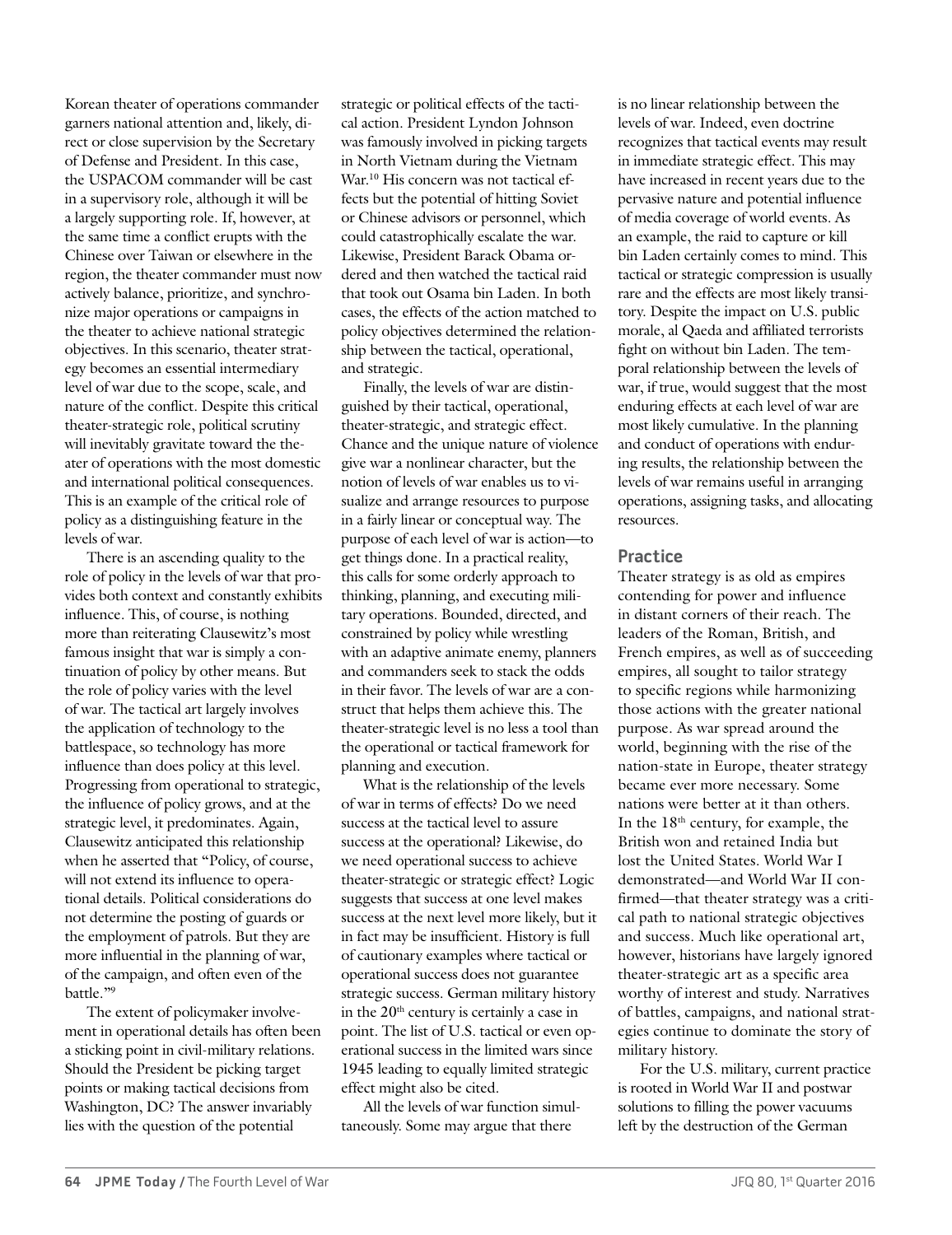

U.S. Marines with Golf Company, 23<sup>rd</sup> Marine Regiment, 4<sup>th</sup> Marine Division, Marine Forces Reserve, sign roster alongside Brazilian marine corps during UNITAS Amphibious 2015, Ilha do Governador, Brazil, November 16, 2015 (U.S. Marine Corps/Issac Velasquez)

and Japanese empires. Even before the war ended, the U.S. Joint Chiefs of Staff decided to retain the unified command system that had proved so successful. In June 1945, the Joint Chiefs issued a directive appointing General Dwight D. Eisenhower as commanding general of U.S. forces in the European theater of operations. In December 1946, President Harry S. Truman approved the Unified Command Plan, which established seven geographic theater commands.11 Over the years, these commands have changed a great deal, but the requirement for geographic responsibilities and the need to plan and orchestrate both daily and potential military activities remain the same. The distinguishing factors among the levels of war—scale, objective, policy, time, and effect—have also been evident at the theater-strategic level of war.

*Scale.* Over the last decade, U.S. Central Command (USCENTCOM) has been involved in multiple theaters of operations in the war on terror. In terms of scale, USCENTCOM established separate theaters of operations as the war spread across the Middle East, South Central Asia, and Africa. Afghanistan, Iraq, and the Horn of Africa account for three separate theaters of operations. The potential for multiple and simultaneous theaters of operations within the same geographic combatant commander's area of responsibility is obvious, particularly in the case of the Pacific and European commands. These potential separate theaters of operations span the full range of conflict, from state to nonstate to hybrid, in every region.

*Time and Effects.* The temporal relationship between the tactical, operational, theater-strategic, and strategic levels remains constant. Most of the various campaigns in the Middle East and South Central Asia over the last decade have

involved counterinsurgency (COIN), building partner capacity (BPC), and counterterrorism operations. Things still happen quickly at the tactical level, but COIN and BPC are inherently slow and expensive. Counterterrorism operations may be less expensive and more discrete but, like COIN and BPC, the effects are cumulative. The strategic decision to surge troops into Iraq in 2007 enabled the operational decision to first secure Baghdad. The many tactical actions that actually extended security to Iraq's capital took place daily, accumulating to achieve operational effect. The tactical, operational, theater-strategic, and national-strategic effects were linked but not simultaneous and remain separated in time.

The tactical effects were undeniable and came quickly as U.S. forces worked to expand security in the capital region. The operational effects took more time,